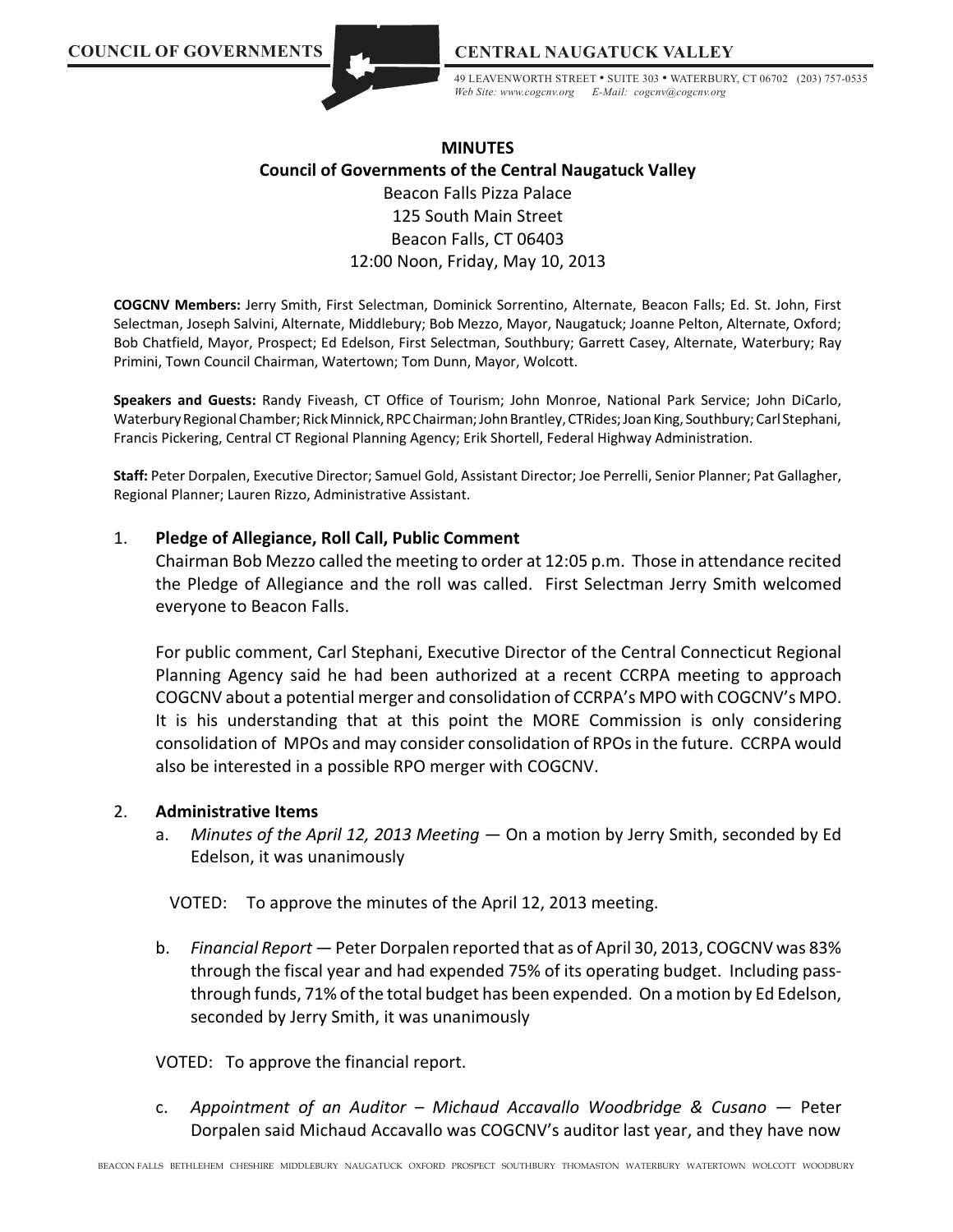merged with Woodbridge & Cusano. The cost of the audit remains the same. He recommends that they be appointed again for this fiscal year. On a motion by Ed Edelson, seconded by Jerry Smith, it was unanimously

- VOTED: To appointMichaudAccavallo Woodbridge & Cusano as auditor for fiscal year 2012- 13.
- d. *Appointment of a Nominating Committee*  On a motion by Ed Edelson, seconded by Jerry Smith, it was unanimously
- VOTED: To appoint Bob Chatfield, Tom Dunn, Jerry Smith, and Ed St. John to the nominating committee.
- e. *Correspondence* Peter Dorpalen summarized recent correspondence:
	- May 1, 2013 Letter from Executive Director Peter Dorpalen announcing his decision to retire as of August 31, 2013 after 41 years of service.
	- May 6, 2013 Letter from Waterbury Mayor Neil O'Leary stating that he has appointed Senior Advisor Garrett Casey as his alternate for the May 8, 2013 COGCNV meeting.

# 3. **Draft FY2013-14 COGCNV Budget – Discussion**

Peter Dorpalen reviewed the recommended FY2013-14 COGCNV budget as outlined in Memorandum 050213. The estimated budget will total \$846,259, a 0.2% increase from the present year's budget. The complete budget, including pass-through funds, will total \$907,259, a decrease of -7.3% from last year's budget . The basic recommended salary increase is 2.5%. The largest fringe benefit increase is for medical insurance. The retirement line item has declined with the recent change to COGCNV's retirement plan. Action on the draft budget will be voted on in June.

In light of the current executive director's upcoming retirement, Tom Dunn suggested a meeting of the Executive Committee to discuss the salary for the Executive Director. A meeting will be coordinated through the COGCNV office for this purpose.

# 4. **COGCNV Actions**

- a. *Revised Transportation Planning Work Program (UPWP) Budget: FY2013-14* Peter Dorpalen said COGCNV has a two year agreement for its regional transportation planning program with CTDOT. CTDOT has calculated available federal funds for the second year of the regional transportation plan program, which are less than their estimate from a year ago. The proposed budget reflects the lower amount. CTDOT will issue a supplemental agreement to reflect the reduced amount. On a motion by Ray Primini, seconded by Ed St. John, it was unanimously
	- VOTED: To approve the revised Transportation Planning Work Program (UPWP) Budget: FY2013-14, as presented in Memorandum 050213.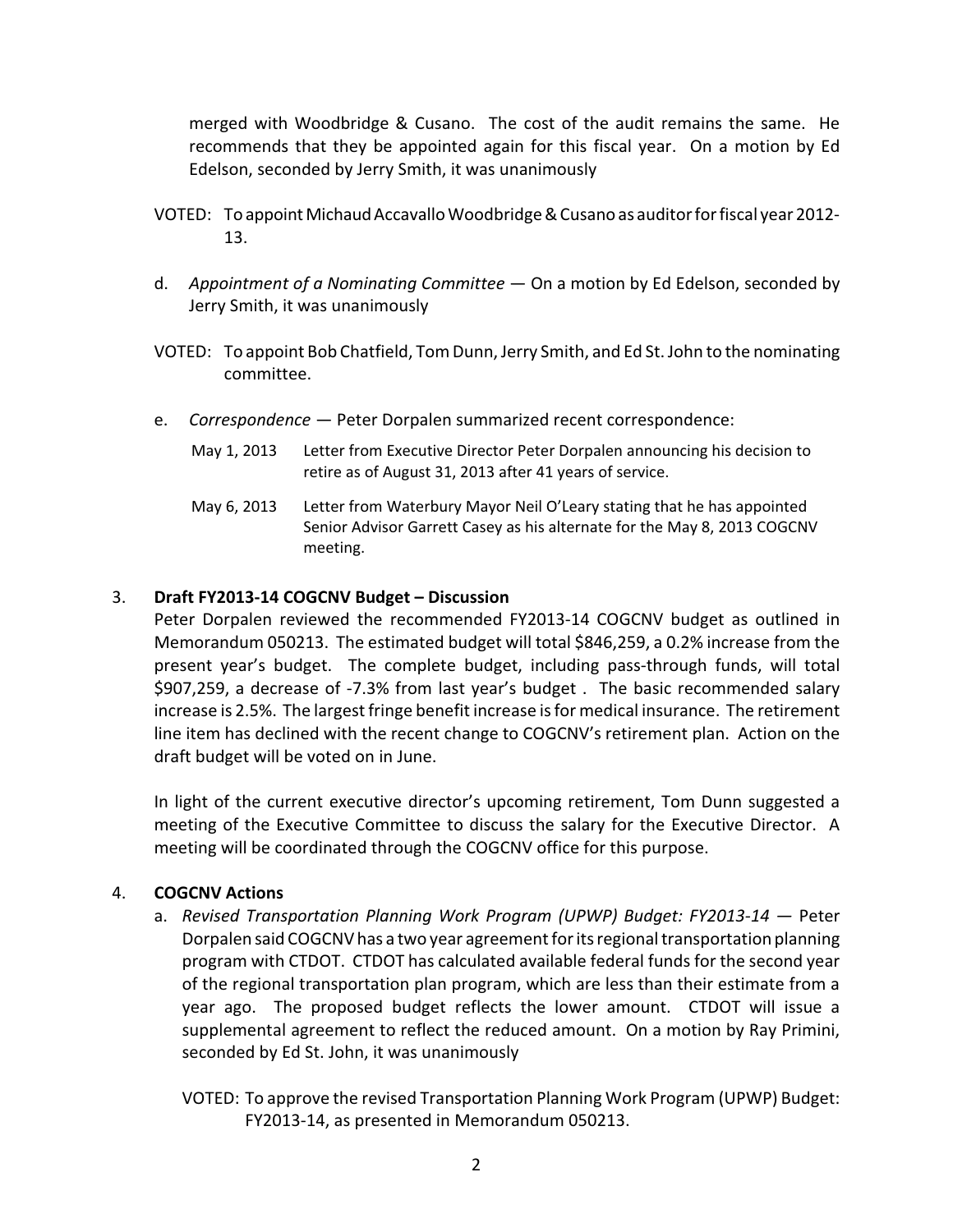On a motion by Ed Edelson, seconded by Ed St. John, it was unanimously

- VOTED: To authorize COGCNV Chairman Robert Mezzo to execute the supplemental CTDOT agreement to reflect the revised budget.
- b. *Emergency Planning Memorandum of Understanding among RPOs in DEMHS Region 5 —* Joe Perrelli said Litchfield Hills Council of Elected Officials is seeking to enter into a MOU with the four other RPOs for assistance in completing planning tasks required under its homeland security grant. The MOU lists the funding each RPO will receive. The proposed MOU contains funding levels for the services of COGCNV and the other RPOs, but these amounts are yet to be approved. The Regional Emergency Planning Team will meet on May 13 to vote on approval of the proposed budget, including these funding levels. On a motion by Ed Edelson, seconded by Ed St. John, it was unanimously
	- VOTED: To authorize Executive Director Peter Dorpalen to sign the Memorandum of Understanding Between Applicant Organization and Partners Regarding Functions and Responsibilities for DEMHS Region 5 Under the FFY 2012 Homeland Security REPT Grant Program.
- c. *Transportation Improvement Program (TIP) Amendments* Joe Perrelli summarized the May 2013 amendments to the 2012-2015 Transportation Improvement Program, as listed in Memorandum 050313. On a motion by Ed Edelson, seconded by Ed St. John, it was unanimously
	- VOTED: To approve the May 2013 amendments to the 2012-2015 Transportation Improvement Program listed in Memorandum 050313.
- d. *Transportation Alternatives Project Ranking: FY2013-2014*  Samuel Gold said CTDOT notified COGCNV that only the top ranked transportation enhancement bicycle and pedestrian project from the January 2012 rankings will be funded, and that the region will be receiving significantly less funding than had been previously estimated. In January 2012, COGCNV selected three projects for full or partial funding. Later in 2012, Congress approved a new transportation bill, MAP-21, changing the transportation enhancement program into the transportation alternatives program. The top priority project in the 2012 COGCNV ranking of transportation enhancement projects is a relatively small project for new bus shelters, bike racks, and trash cans, followed by a cantilevered section of the Waterbury Naugatuck River Greenway and the partial funding of the Farmington Canal Trail in Cheshire. With the current ranking, the region will not spend its full allocation under the transportation alternatives program because the highest ranked project is so small, and the remaining funds would be spent in another region in Connecticut. He recommends making the Waterbury Naugatuck River Greenway project the top ranked project.

MAP-21 will expire in September 2014. The next transportation bill or continuing resolutions may make additional funds available for bike and pedestrian projects. If new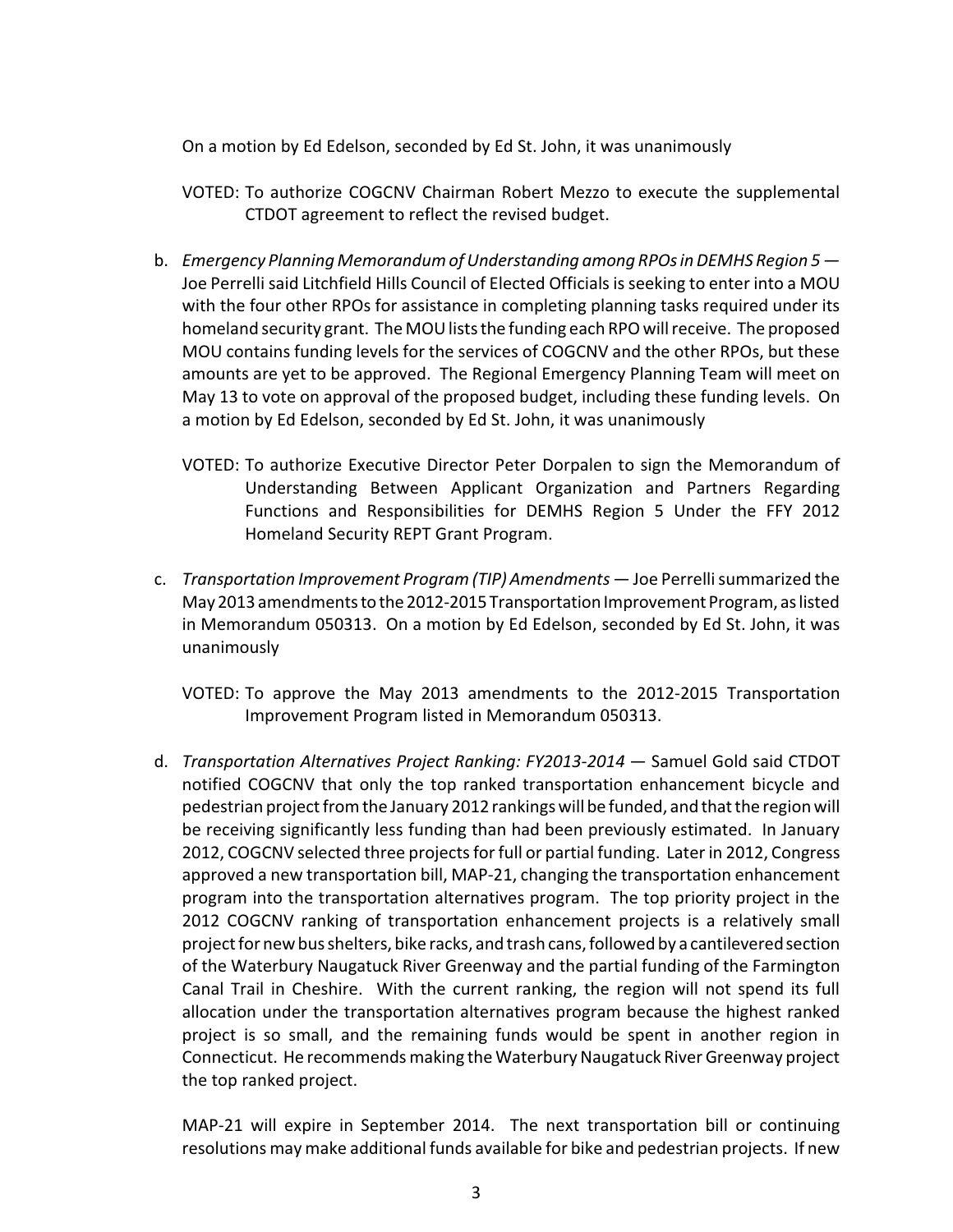money becomes available, staff recommends that the Waterbury Naugatuck River Greenway project be made whole, up to the requested total, and to fund the previously ranked improvements to the Waterbury Green and Farmington Canal Trail. On a motion by Ed St. John, seconded by Ed Edelson, it was unanimously

- VOTED: To modify the January 2013 Transportation Enhancement Project Rankings to rank the Waterbury Naugatuck River Greenway as the first project priority, followed by the Waterbury Green bus shelter, bike rack, and trash can project as second priority, and Cheshire Farmington Canal as third priority. To prioritize federal bicycle and pedestrian transportation funds for FY15 and FY16 for fully funding the Waterbury Naugatuck River Greenway (up to a total of \$880,000) and then funding the region's second and third ranked priorities.
- e. *Regional Animal Shelter Study – Selection of Silver/Petrucelli as Consultant* Bob Chatfield,Chairman of the Regional Animal Shelter Feasibility Study Committee,reported that following recent consultant interviews, the committee recommends Silver/Petrucelli as the study's consultant. On a motion by Ed St. John, seconded by Jerry Smith, it was unanimously
	- VOTED: To select Silver/Petrucelli as the consultant for the Regional Animal Shelter Feasibility Study.

On a motion by Bob Chatfield, seconded by Ed Edelson, it was unanimously

VOTED: To authorize the COGCNV Chairman and/or Executive Director to enter into an agreement with Silver/Petrucelli for the Regional Animal Shelter Feasibility Study.

### 5. **Tourism Marketing from the State Perspective**

Randy Fiveash, Director of the CT Office of Tourism, spoke about tourism's impact on Connecticut. \$11.5 billion in Connecticut economic activity is derived annually from travel and tourism activities, \$1.15 billion of state and local tax revenue is generated by travel and tourism, and 110,000 jobs (6.5% of Connecticut's labor force) are created by the tourism industry. He encouraged the chief elected officials to visit the website CTvisit.com to see what is listed for their towns and use the contact information there to provide any additional information about events in their communities. He also spoke about the Town Fan Favorite social media campaign and the CT summer vacation guide.

### 6. **Regional Planning Organization Legislation**

Continuing with the topic started during Public Comment, Bob Mezzo said there is activity on the state level on the reorganization of councils of government, regional planning agencies, and metropolitan planning organizations. He is a member of the MORE Commission which is attempting to increase efficiency on a statewide level from a regional perspective. There are some incentives in a proposed house bill on COG reorganization to seek mergers and partnerships. The COGCNV executive committee voted to recommend to COGCNV to start a conversation with Valley COG.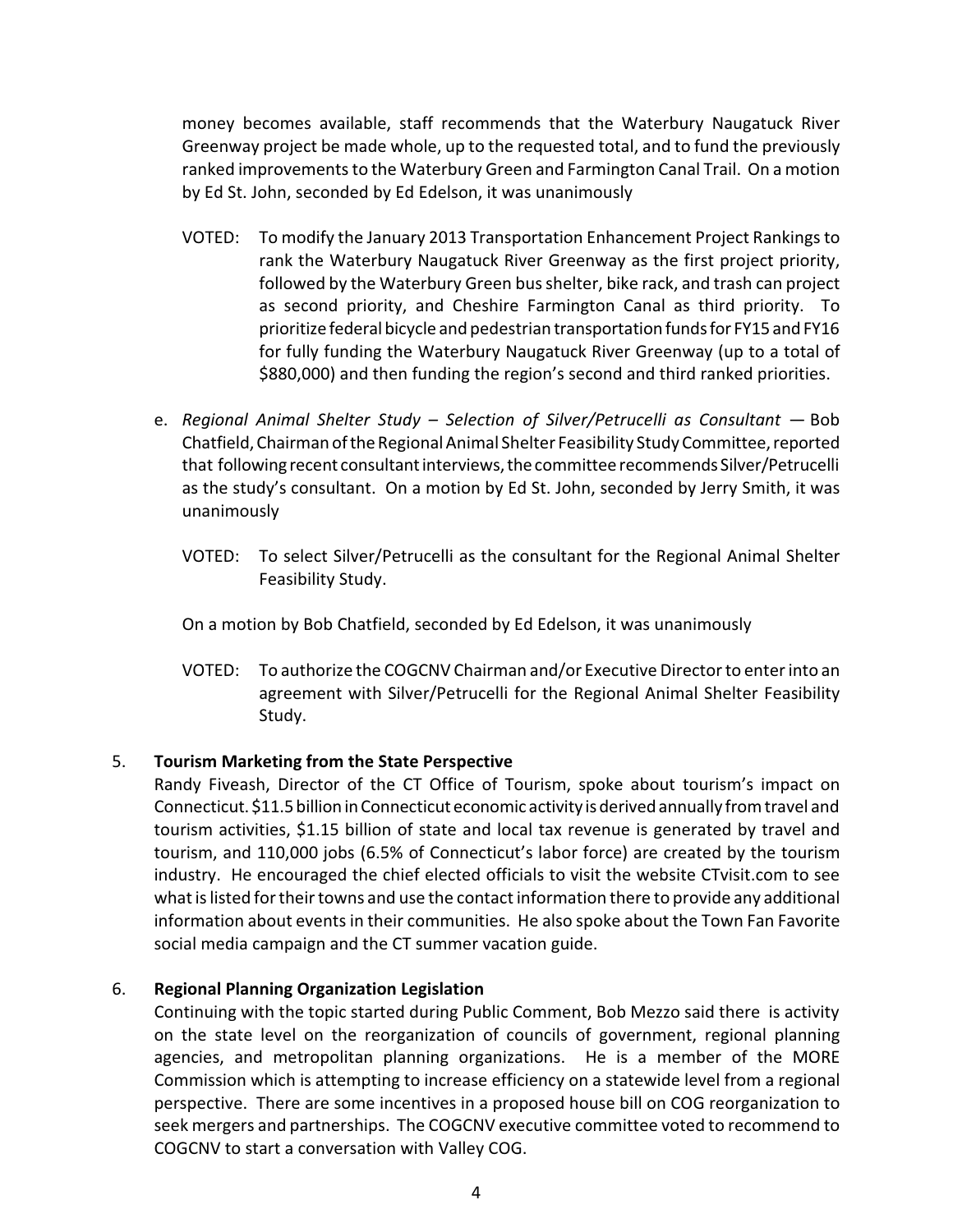Peter Dorpalen referred to Memo 041513, which presents a number of RPO merger scenarios, including a merger between COGCNV and CCRPA and with Valley. He explained the roles of MPOs and RPOs. In the case of COGCNV, it acts as the MPO for the Central Naugatuck Valley region. A consolidated MPO might have several councils of government under it. CTDOT would like to increase MPO responsibilities to include management and funding of road projects and engineering reviews. This would eliminate the urban STP program, which would just be for state highways, and in return, a state bond program would provide equivalent projects under a local capital improvement program. It would also eliminate the bridge program.

Bob Chatfield said he feels too much consolidation could be detrimental to smaller municipalities. Local area towns center around Waterbury, the central core city and key to the region. He feels there is a strong possibility that smaller towns might find themselves not as well served by consolidation. He would like to form a committee to open dialogue with other planning agencies, and asked for clarification of the proposed legislation's timeline.

Mayor Mezzo said there are two separate processes. The governor can designate MPOs with the approval of municipalities representing at least 75% of the population of the proposed metropolitan planning area. The MORE Commission, on which he sits, recommends reducing the number of MPOs to five. For COGCNV, the issue would be where the dividing line would fall on the western side of the state. He does not feel any action will be taken until the fall, as the federal MPO designation process requires towns to approve it. The COG piece is part of substitute HB 6629, which speaks of incentives for COGs to merge and local control to say which COG a municipality is a part of. This is separate from the MPO process. CTDOT would like to have the MPOs include regions that have multiple COGs with the same boundaries. A COG would not be split between two MPOs. As far as COG incentives, the bigger the organization the greater the per capita funding from the state.

Peter Dorpalen said the MORE Commission concluded that there was need for more discussion on the MPO and RPO boundary issue. Dorpalen noted that OPM is charged with completing a review of the existing regional planning organizations, which, under existing legislation, the agency must conclude by January 1, 2014. Under substitute HB 6629, OPM's study will have an October 31 deadline, which does not give the agency much time. Mayor Mezzo noted that the House bill states that if two or more COGs merge voluntarily, they will be exempt from forced consolidation without consent. Dorpalen said it appears the MORE Commission was looking at a Central Naugatuck Valley and Housatonic Valley area as a combined region MPO. There is also talk of creating just a rural region by combining Litchfield Hills and Northwestern Connecticut, and creating something similar on the east side of the state. The MPO process designation seems to be clouding the process. He agreed that setting up a committee would make sense. He stated that Valley COG is hoping to join the Greater Bridgeport Regional Council, but may be open to other opportunities, including joining with COGCNV.

On a motion by Bob Chatfield, seconded by Tom Dunn, it was unanimously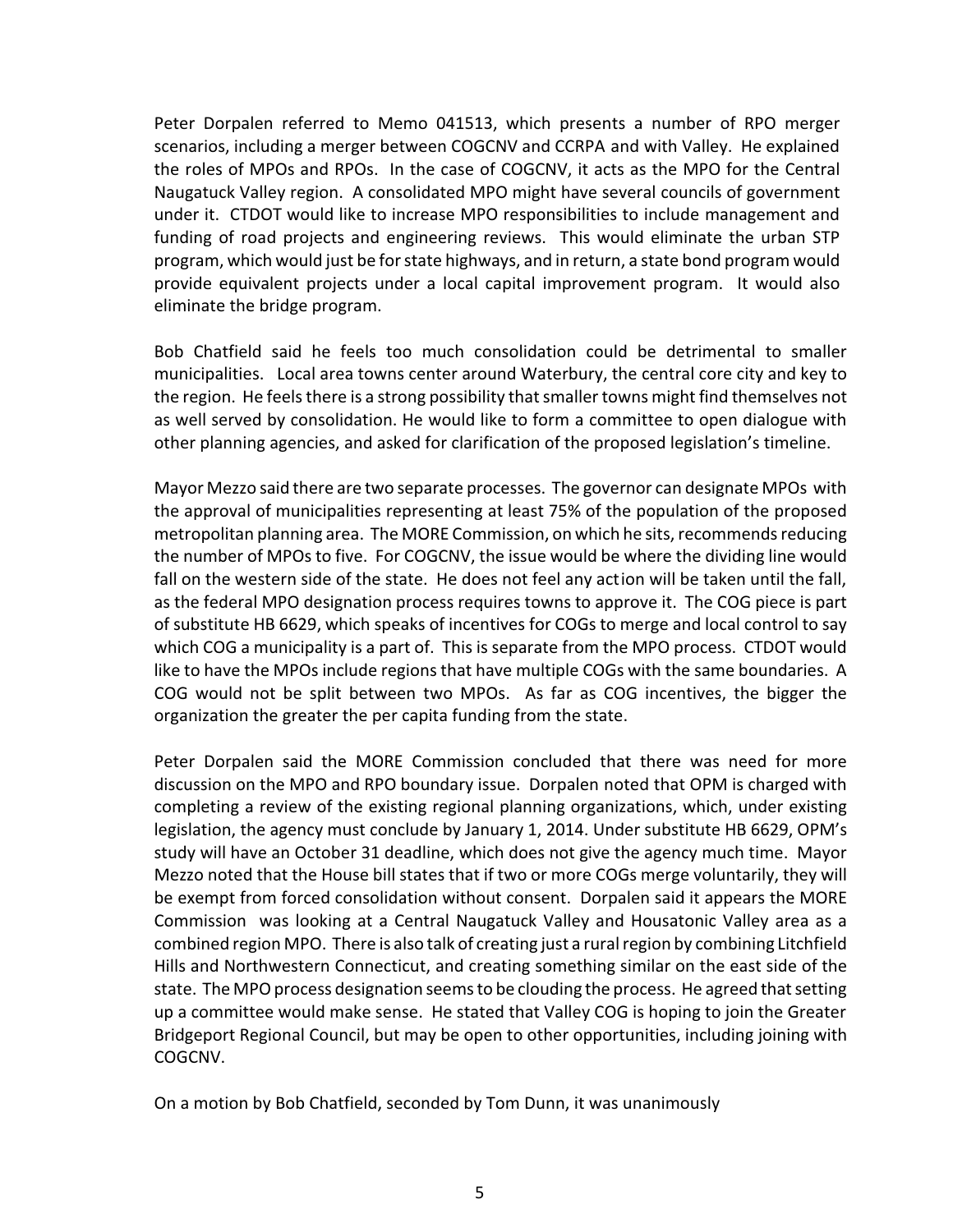VOTED: To form a committee of elected officials with representatives of a small,medium and large municipality in the COGCNV (most likely Prospect, Naugatuck, and Waterbury) to meet with other COGs to discuss consolidation opportunities and report back by the September COGCNV meeting.

### 7. **Naugatuck River Greenway Update**

John Monroe of the National Park Service spoke about the Naugatuck River Greenway and recent activities supporting the 44 mile, 11 town, regional project. To help it develop incrementally, he urged those in attendance to keep the greenway in mind and include it in different economic development and tourism opportunities. He also showed a trailhead plaque which will be located in Derby. He would like to obtain funding for 10 additional plaques to be presented to each community as they finish a substantial portion of the greenway.

### 8. **Regional Business**

Ed St. John said Middlebury has a greenway, although it is not part of the Naugatuck River Greenway. With possible future changes to the I-84 interstate system, he believes it might be an opportunity to connect the Middlebury greenway with the Naugatuck River Greenway.

# 9. **Other**

- a. *COGCNV Website*  Samuel Gold presented the most current version of an update to the COGCNV logo.
- b. *5310 Mini-Bus Grant Program*  Samuel Gold said that the new federal transportation act changes the mini-bus program. Information will be given to the towns as soon as the program is up and running, most likely in the fall.
- c. *April Hazardous Waste Event Results*  Pat Gallagher reported that the HHW event held on April 27 was the largest ever, with 556 vehicles disposing of 7,320 gallons or pounds of hazardous waste. The event was the first with MXI, the new vendor. A new waste counting and billing system streamlined the collection and improved customer service. The cost of this event was approximately 13% higher than events under the previous vendor. The new vendor was selected by the HHW committee and COGCNV due to their record of service and commitment to the statewide PaintCare program, set to begin on July 1. The PaintCare program will provide free recycling of architectural paints, diverting material from the municipal waste stream and reducing costs for local governments. The program will be funded through a small recycling fee added to all architectural paint sold in the state. Non-hazardous latex paint is also eligible under the program. The new vendor was selected as one of two statewide PaintCare transporters, which provides the ability to collect and dispose of paint products at future HHW events at no cost to the towns. PaintCare is also partnering with municipal transfer stations and select paint retailers to establish a network of drop-off locations. Because of the high volume of paint received at HHW events, program costs are expected to drop beginning in July.